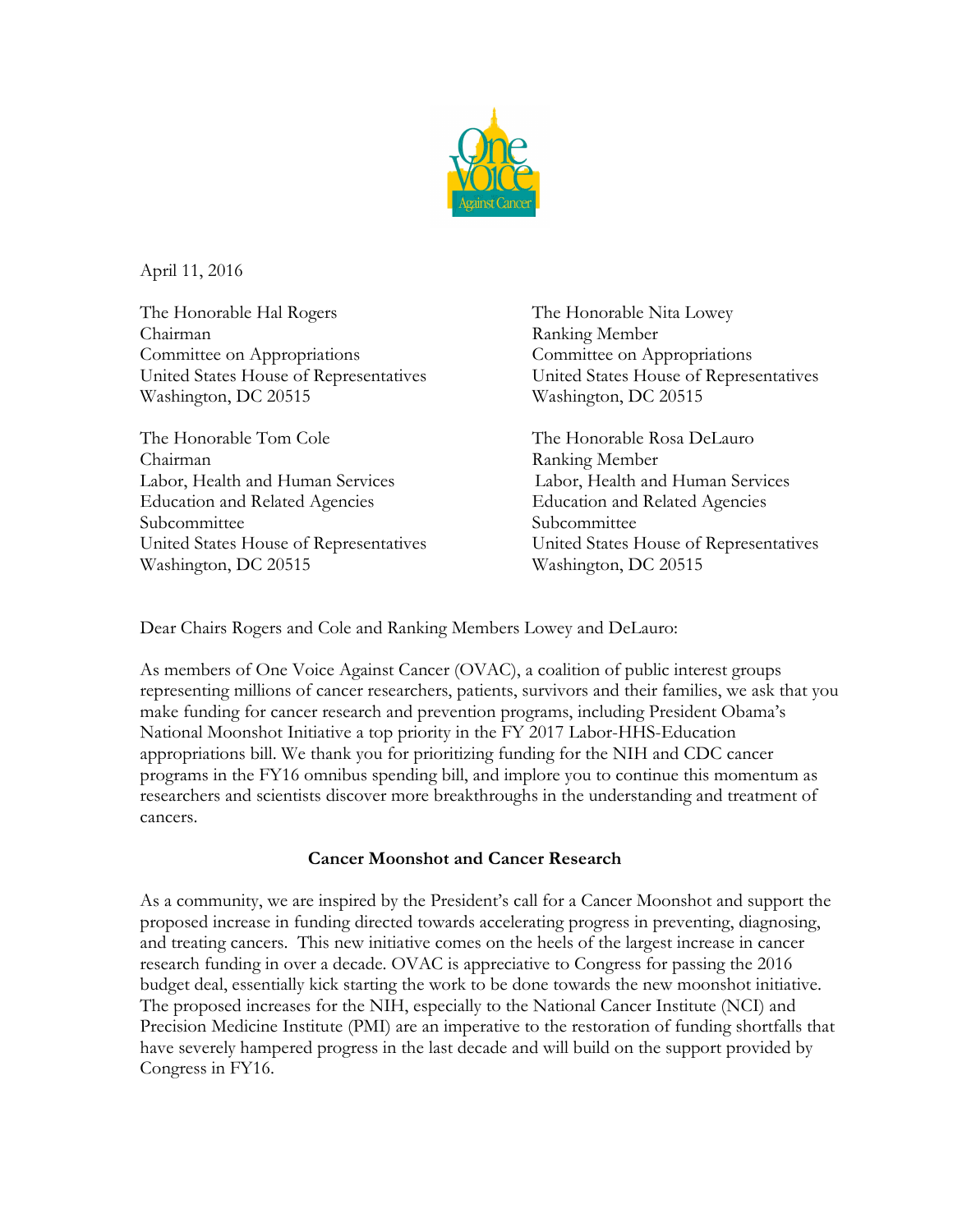OVAC urges Congress to support a \$2.4 billion increase for the NIH in FY 2017. In light of the moonshot initiative, OVAC requests that funding for NCI be prioritized and receive at least \$5.9 billion, an increase of \$680 million, in order to get the program underway. Additionally, we ask Congress to provide \$301 million for the National Institute on Minority Health and Health Disparities (NIMHD), and \$157 million for the National Institute on Nursing Research (NINR) The more than 200 diseases that we call "cancer" take a tremendous toll on our nation. It is estimated that almost 1.7 million people in the U.S. will be diagnosed with cancer this year. More than 595,000 Americans will die from the disease in 2016, which translates to more than 1,630 people a day. Annual cancer incidence rates are also projected to increase by 31 percent over the next decade, growing to 2.1 million people diagnosed in 2025. Recent estimates also show that cancer costs the U.S. economy more than \$216 billion annually in direct treatment costs and lost productivity, a number that will increase dramatically as incidence rates climb.

## **Cancer Prevention and Early Detection – Putting Research Advances into Practice**

OVAC also requests that you provide the CDC cancer programs with a minimum of \$514 million in FY 2017 and we encourage you to reject the funding cuts to the CDC's cancer prevention and screening programs that were laid out in the President's budget.

About half of the 595,000 deaths that will occur from cancer this year could be averted through prevention: by eliminating tobacco use, encouraging better diet and exercise, and giving all Americans access to cancer screening and preventive medicine. The CDC cancer prevention and control programs provide vital resources to every state for cancer monitoring and surveillance, screening programs, state cancer control planning and implementation, and awareness initiatives targeting breast, skin, prostate, colon, ovarian, and blood cancers.

We were dismayed to see proposed cuts to the CDC in the President's budget and strongly urge Congress to reject this proposal and increase funding to the CDC cancer programs. Adequate funding for the CDC cancer programs in FY 2017 will ensure that a half-million women are screened for breast and cervical cancer, allow tens of thousands of men and women to have access to colorectal screening, enable proper monitoring of state- and local-based cancer patterns and trends, and provide greater support for state and local awareness and education programs. It is also imperative that the CDC have sufficient resources to address the unique needs of the growing population of survivors who are living with, through and beyond a cancer diagnosis. We know that even after treatment ends, the cancer journey does not, and many survivors face long-term emotional, physical and financial side effects.

Additionally, state health departments have been unable to fully implement cancer control strategies as a result of inadequate funding. States have been forced to scale back on prevention programs and reduce the number of screenings they provide as funding for CDC cancer programs has not kept up with their needs.

## **Oncology Nursing – Caring for Patients and Conducting Research**

Lastly, OVAC requests that the Health Resources and Services Administration Title VIII Nursing Programs receive \$244 million in FY 2017. Oncology nurses are on the front lines when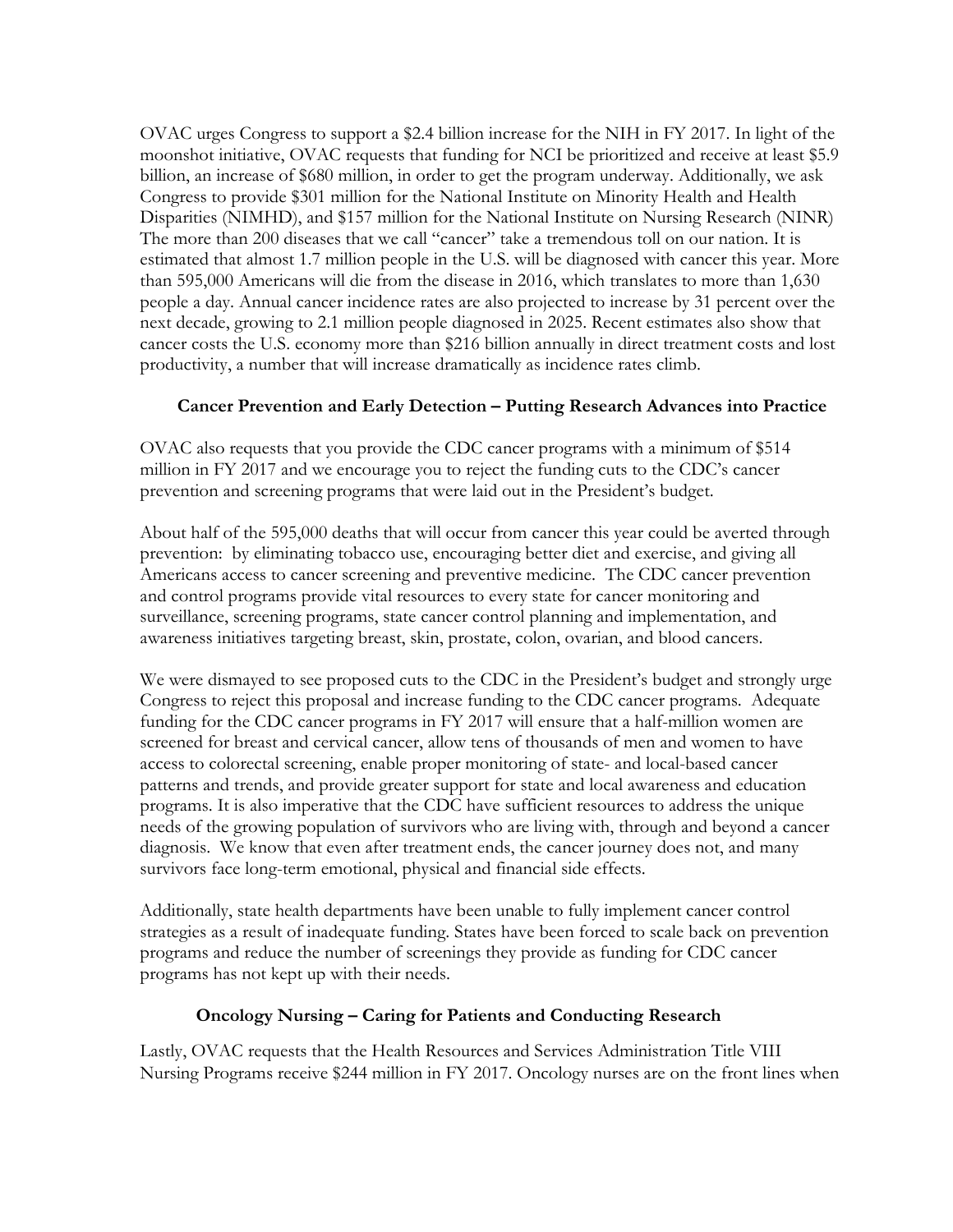it comes to providing quality cancer care, and contribute significantly to cancer research. More funding for the Health Resources and Services Administration's nurse training programs is necessary to ensure enough resources to fund a higher rate of nursing scholarships and loan repayment applications and to support other vital efforts to address the current and future nursing workforce shortage.

For all of these reasons, we ask that you to ensure that the fight against cancer remains a top national priority. We ask that the funding lost in the past few years for cancer research, prevention, nursing, and other important programs be restored so cancer researchers can capitalize on the scientific opportunities before them and patients receive the care they deserve.

The members of OVAC thank you for your consideration of this request and stand ready to support your efforts to promote research funding.

Sincerely,

Action to Cure Kidney Cancer Alliance for Prostate Cancer Prevention (APCaP) American Academy of Dermatology Association American Association for Cancer Research American Cancer Society Cancer Action Network American College of Surgeons Commission on Cancer American Society of Clinical Oncology American Society for Radiation Oncology (ASTRO) Asian & Pacific Islander American Health Forum Association of American Cancer Institutes Bladder Cancer Advocacy Network Cancer Support Community Charlene Miers Foundation for Cancer Research Debbie's Dream Foundation: Curing Stomach Cancer Dermatology Nurses' Association Esophageal Cancer Action Network Fight Colorectal Cancer Friends of Cancer Research Hematology/Oncology Pharmacy Association Intercultural Cancer Council Caucus International Myeloma Foundation LIVESTRONG Foundation Leukemia & Lymphoma Society (LLS) The Life Raft Group Lung Cancer Alliance Malecare Cancer Support Men's Health Network Mesothelioma Applied Research Foundation MPN Research Foundation